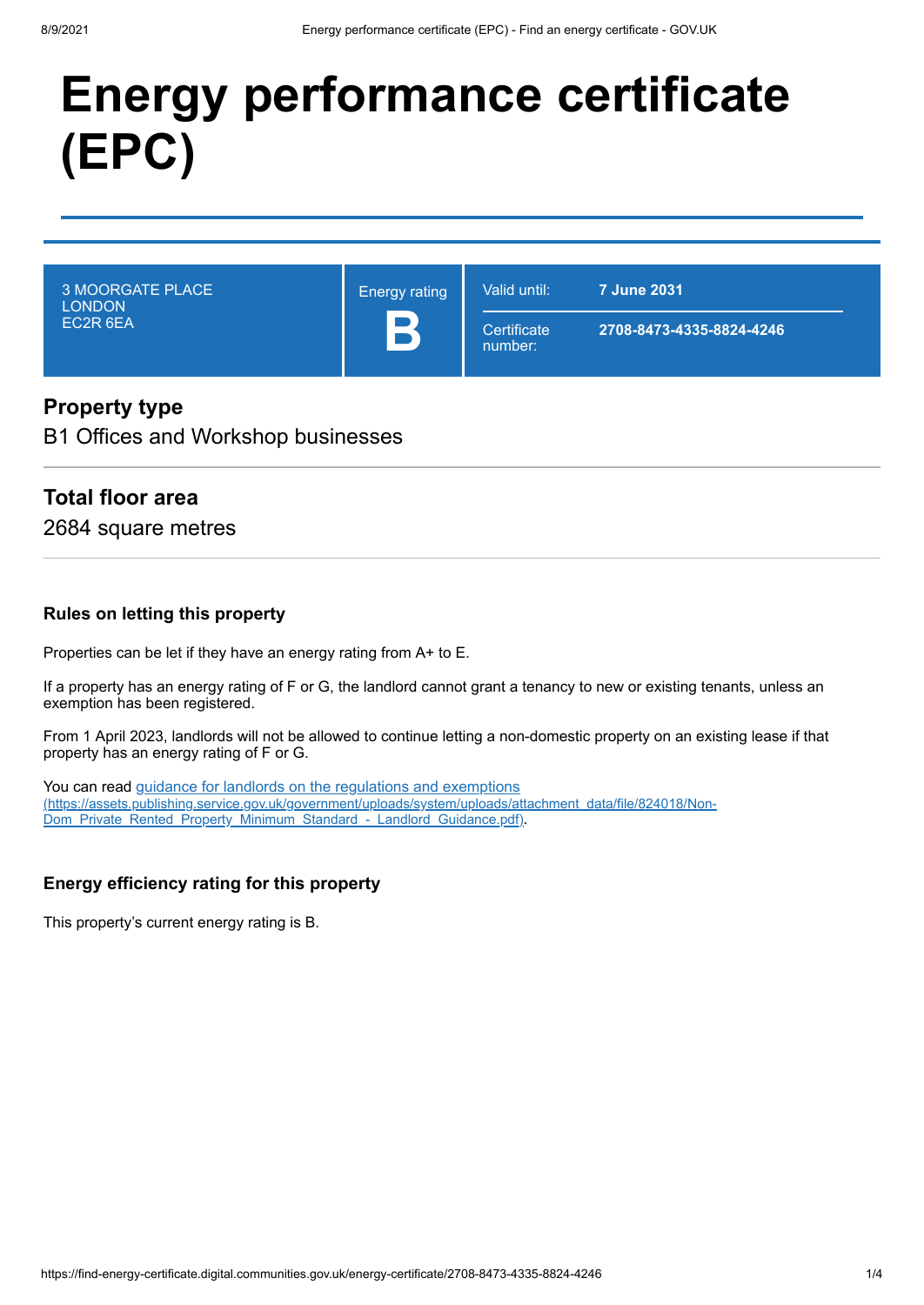

Properties are given a rating from A+ (most efficient) to G (least efficient).

Properties are also given a score. The larger the number, the more carbon dioxide (CO2) your property is likely to emit.

#### **How this property compares to others**

Properties similar to this one could have ratings:

## **If newly built**

## **If typical of the existing stock**

**Breakdown of this property's energy performance**

**Main heating fuel** Grid Supplied Electricity

## **Building environment**

Air Conditioning

# **Assessment level**

https://find-energy-certificate.digital.communities.gov.uk/energy-certificate/2708-8473-4335-8824-4246 2/4

33 | B

88 | D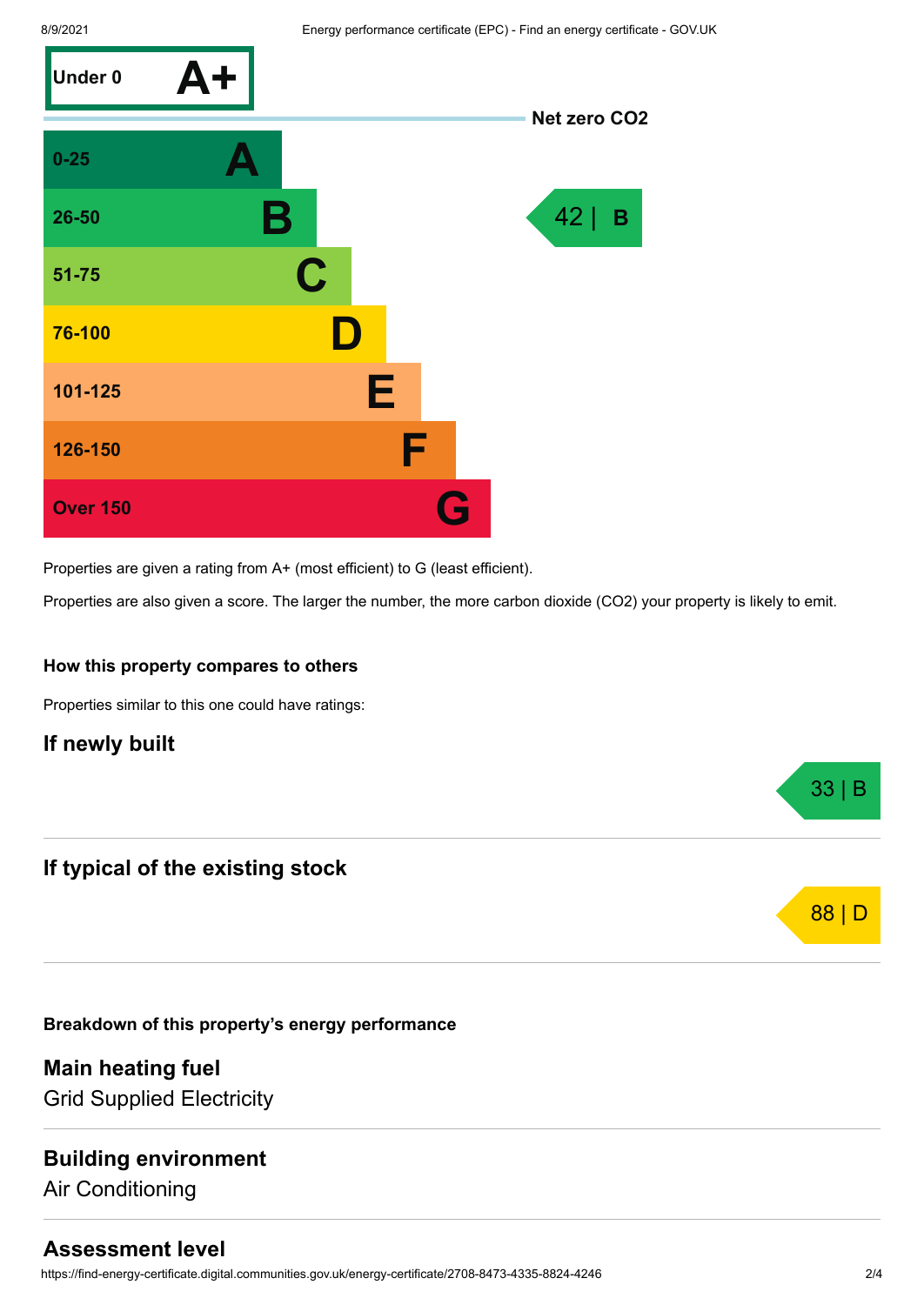# **Building emission rate (kgCO2/m2 per year)** 23.32

**Primary energy use (kWh/m2 per year)** 138

What is primary energy use?

# **Recommendation report**

Guidance on improving the energy performance of this property can be found in the recommendation report [\(/energy-certificate/1826-8701-6129-7072-9121\)](https://find-energy-certificate.digital.communities.gov.uk/energy-certificate/1826-8701-6129-7072-9121).

# **Contacting the assessor and accreditation scheme**

This EPC was created by a qualified energy assessor.

If you are unhappy about your property's energy assessment or certificate, you can complain to the assessor directly.

If you are still unhappy after contacting the assessor, you should contact the assessor's accreditation scheme.

Accreditation schemes are appointed by the government to ensure that assessors are qualified to carry out EPC assessments.

# **Assessor contact details**

**Assessor's name** Dr MOHAMAD KIANI

# **Telephone**

07887 801 098

# **Email**

[mrkian@yahoo.com](mailto:mrkian@yahoo.com)

# **Accreditation scheme contact details**

# **Accreditation scheme**

CIBSE Certification Limited

# **Assessor ID**

LCEA900130